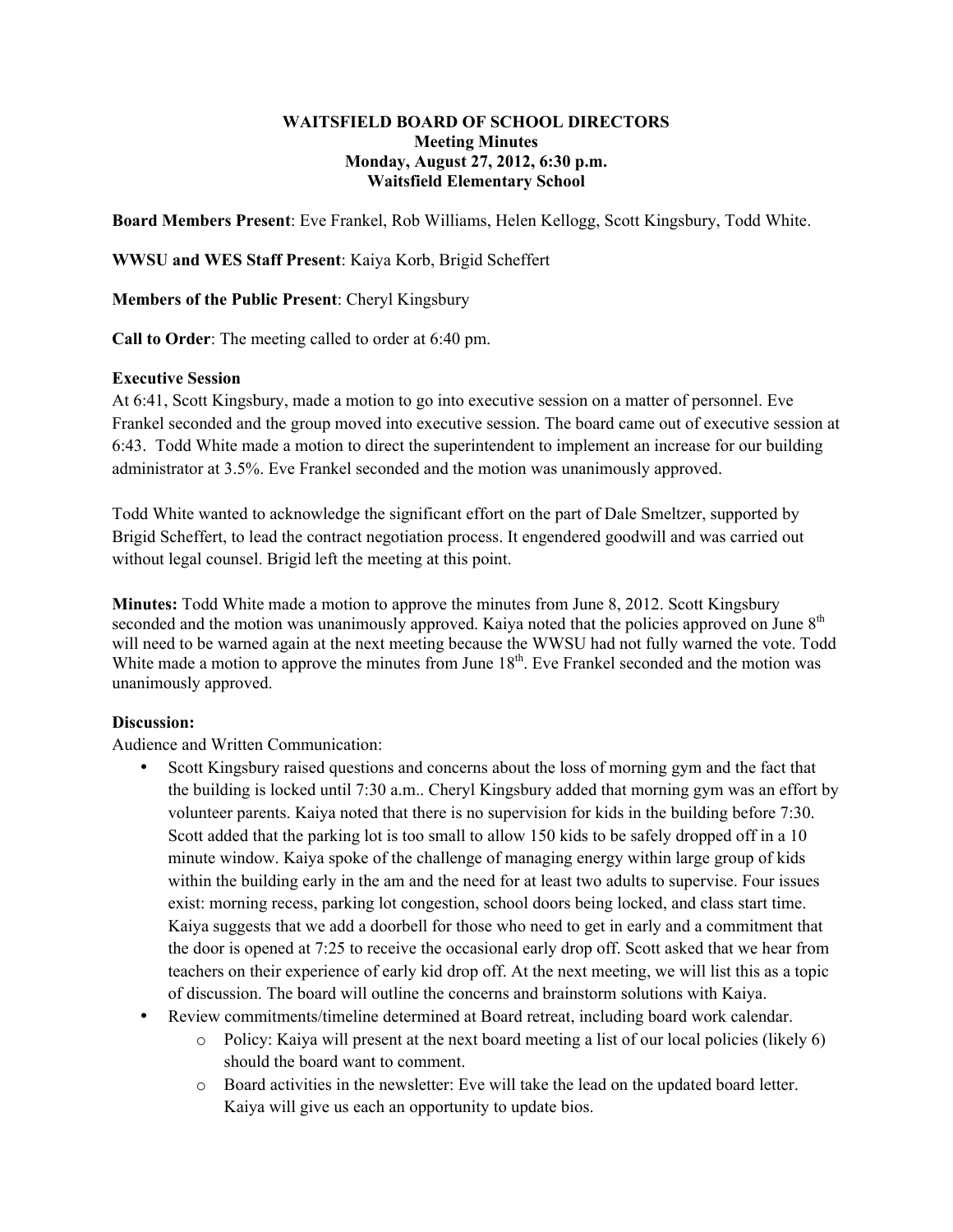- o Board superintendent relations: Kaiya to ask Brigid to increase the opportunities for WWSU wide meetings to address broader vision questions.
- o Superintendent will invite the HUHS reps to attend local elementary board members. We will extend the invitation to Steven Sands to attend our October meeting.
- o Government relations: the board intends to invite our two local representatives to our December meeting.

#### **Reports:**

- **Financial Report:** Kaiya noted that the bottom line was a \$22,000 fund balance. Special education reimbursement support from the central office played a significant part in securing those funds.
- **Principal's Report:** Kaiya reported that the water project activity included the connection to the line and to the school. The work is not yet wired into our system, so not completed. There will be damage to bushes and trees as a result and Kaiya has noted this to the service providers to be remedied at no cost. The parking lot remains intact. The stay mat path through the garden will also be replaced by the town. The school was struck by lightning, which shut down the water pump. The pump was replaced and the cost will be covered by insurance. Tile was replaced in the final three classrooms to get the last of the mastic with asbestos out. The lighting project was completed in the south wing of the building including new fixtures and occupancy sensors. We can expect further savings from that efficiency and benefit from safety improvements. The playground has been built out with sand, swings, a few boulders and soon a slide. The PTA is funding the remainder of the improvements. We have a new dishwasher for use in the kitchen by afterschool. The website is being re-launched tomorrow. The goal is to increase access for updating and usability for staff. It will allow for a consistent page for each classroom. It will remain at www.waitsfieldschool.org. Teachers will need a week or more to migrate their data over. The school now has an Ipad lab that can go around to classrooms. We are well equipped with technology and need to revisit Kay's role in maintaining those assets. There is now a projector in every classroom and a smart board in most. We are now at 153 students for the coming year. First day assembly will include Sophie Dasaro's music. All hiring is completed for the year including Katie Babic, Susan Laskaris, Clayton Wetzel, and Jessica Bachand. The new afterschool director is Susan Amestoy and is very highly regarded. Krissy Bisbee will be returning to join two new staff.. All teachers did professional work over the summer. The inservice program focused on the mission and affirmed our existing mission. Our priorities will be converting to common core state standards, improving writing here at our school, technology integration, EST (educational support team) systems will be restructured to capture kids before they fail.
- Washington West Representative Report: none given
- Superintendent's Report: none given

## **Executive Session**

Helen Kellogg made a motion to go back into executive session on another matter of personnel. Scott Kingsbury seconded and the group moved into executive session at 8:10. The board came out of executive session at 8:11